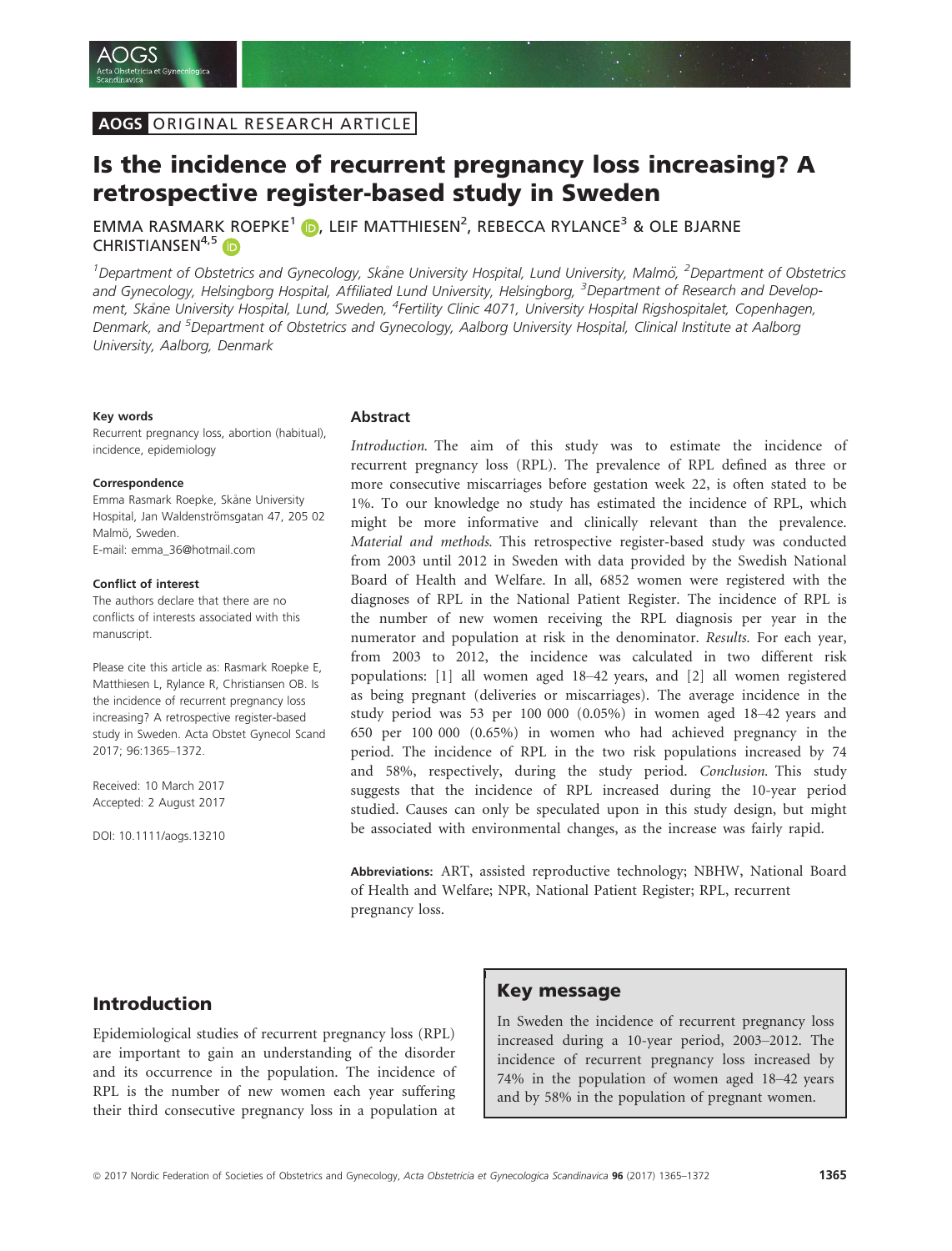risk. Incidences can be used to compare the risk of RPL between different populations or in subgroups in the same population, and to compare changes over time, the latter being important for identifying risk factors [1]. Estimation of the incidence of RPL is helpful for planning clinical investigations and treatment protocols or for cost-benefit calculations for allocating resources for reproductive care.

Although the incidence is mentioned in many studies, they are probably actually referring to prevalence, as these two terms are often used incorrectly as synonyms. The prevalence of RPL is the number of all women in a population who, at a specific time point, have had three or more consecutive miscarriages. Many studies state that RPL occurs in 1% of women, referring to Stirrat [2]. Other studies have reported frequencies of RPL of between 0.5% and 2.3% [1–6]. The above studies actually report the prevalence rather than the incidence of RPL.

One major obstacle to estimating the incidence, is the lack of consensus on whether two or three miscarriages are required for a classification of RPL [1,7–12]. In this study, we define RPL as three or more consecutive clinically diagnosed miscarriages, before gestational week 22 [2,6,13,14]. Another obstacle is preclinical miscarriages, where the miscarriage is not included in any register. Regarding defining the population at risk of experiencing RPL, which is the denominator in the calculation of the incidence, there is huge diversity in the literature. A risk population could in theory be women trying to conceive [5,13–16], women with pregnancy [17], all women in the population [12,18], women who have attempted pregnancy a minimum of two or three times [19] or fertile women [6]. In this study, we have chosen all women registered with a pregnancy and women between 18 and 42 years (fertile age) as two risk populations.

The *primary aim* of this study was to estimate the incidence of the diagnosis RPL in the National Patient Register (NPR) in Sweden over 10 years from 2003 to 2012. The second aim was to estimate how many women had three or more consecutive miscarriages during that period, without being diagnosed with RPL in the NPR. This group can indicate whether RPL is under-diagnosed. The third aim was to estimate the proportions of primary and secondary RPL.

# Material and methods

### Study design

This retrospective register-based study of women with RPL was based on data from 2003 to 2012 from the NPR provided by the National Board of Health and Welfare (NBHW) in Sweden. Reporting information to the register, for example diagnosis codes, is mandatory and delivered to the NBHW once a month from each of the 21 county councils in Sweden. Since 1987, the NPR has included all in-patient care in Sweden, and since 2001 the register has also covered outpatient visits, including both private and public caregivers. The underreporting of inpatient data has been estimated to be less than 1%. The rate of underreporting for outpatients is not stated [20]. The Medical Birth Register, also provided by the NBHW, was used for information about the parity of the women in the study.

#### Study population

The definition of RPL used in this study was three or more consecutive miscarriages before gestational week 22. RPL was defined according to the 10th version of the International Classification of Diseases as RPL with or without an ongoing pregnancy, codes O26.2 and N96.9, respectively.

The incidence of RPL, defined as the number of new women each year suffering their third consecutive pregnancy loss in a population at risk, was estimated for each year in the period 2003–2012. A new case of RPL was counted in the year a woman was registered with a code of O26.2 or N96.9 for the first time. The patients diagnosed with RPL in the whole study period are called study group A.

As we had chosen two risk populations, two incidences of RPL were estimated. The first incidence was estimated among women between 18 and 42 years of age who were found in the Statistics Sweden database [21]. This incidence was calculated as the number of new women with RPL per year/women aged 18–42 years per year in the study period. The second incidence was estimated among women who were pregnant, which was defined as a delivery or a miscarriage included in the NPR for each year in our defined period.

Data were provided by the NBHW. This incidence was calculated as the number of new women with RPL per year/ women with delivery or miscarriage in the same year in the studied period. A mean for each of the two incidences of RPL over the 10-year period was also estimated (Table 1).

Our second outcome was an estimate of how many women between 18 and 42 years of age, with three or more consecutive miscarriages in the register were left without the diagnosis RPL (O26.2, N96.9) in the NPR. This group comprised women without an RPL diagnosis in the register who, between 2003 and 2012, had three or more of the following ICD codes (main or bi-diagnosis) without interspersed live births: O02.1, O03 (including sub-diagnosis O03.0-O03.9). This study group was called B. In this study group, at least 90 days were required between two registered diagnoses of miscarriage to count as a new miscarriage, since the same diagnoses can be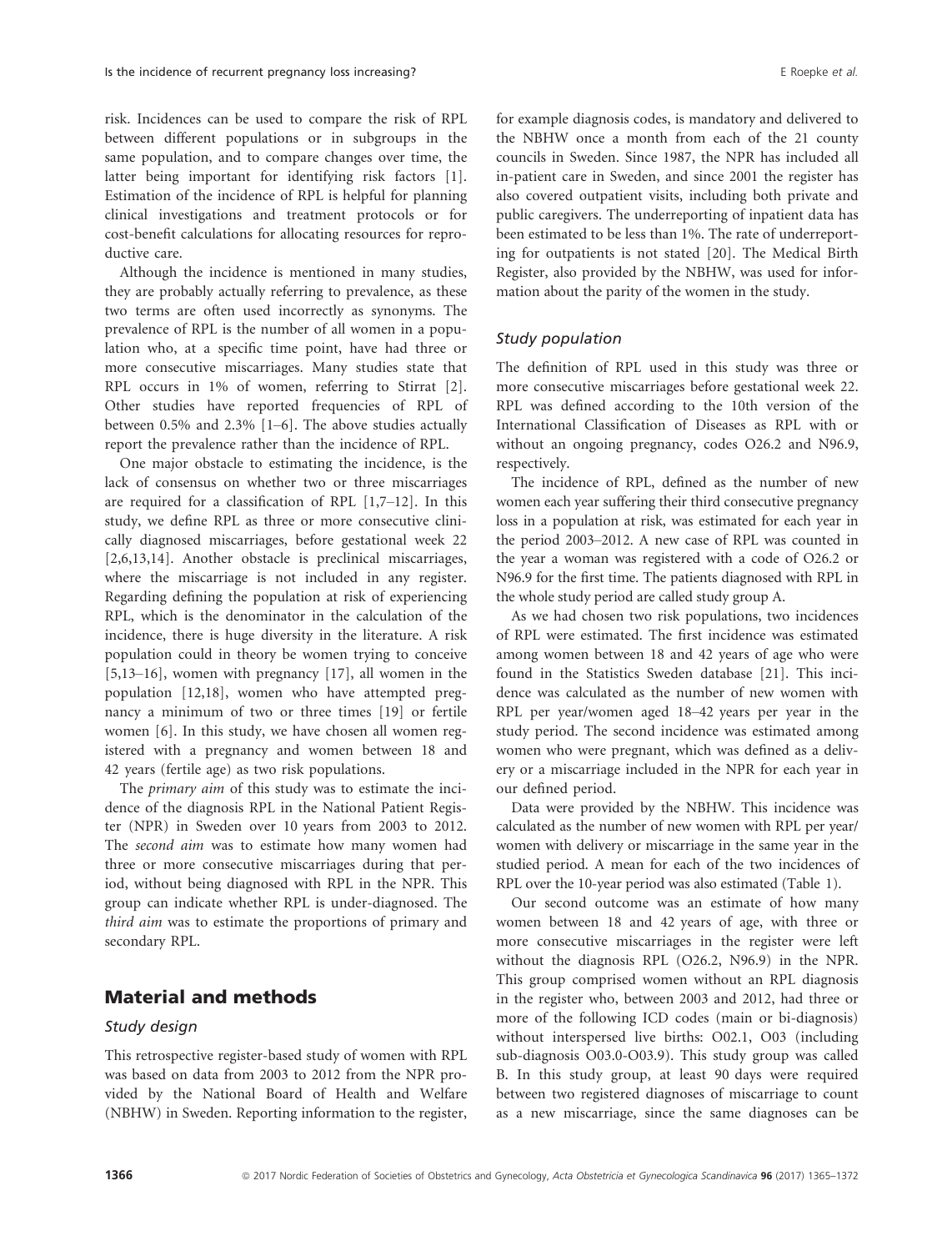used several times in different contacts within the healthcare system (Figure 1). The 90 days was defined by the authors from a clinical discussion of how long the clinical course of a miscarriage can last with a risk of several admissions for the same miscarriage.

To identify patients with primary and secondary RPL, patients identified in the NPR as study groups A and B were matched in the Medical Birth Register for their parity history. Primary RPL is the occurrence exclusively of miscarriages, whereas secondary RPL is defined as three consecutive miscarriages following a prior delivery. To identify primary and secondary RPL in study group A, the date of the first diagnosis with RPL (O26.2 or N96.9)

was compared with the date of a possible delivery. In study group B the date of the third registered miscarriage was compared with the date of registered birth (Figure 1). To calculate the incidence of primary and secondary RPL, the number of patients with primary and secondary RPL in both study groups were divided, separately, by the total number of patients in study groups A+B.

### Statistical analyses

We calculated an incidence proportion: "number of new cases of a disease per year"/"population at start of the period", although we were not able to obtain data on the

Table 1. Descriptive data on study population and risk population. Data on age-distribution of the study population; women with recurrent pregnancy loss. The number of new women with three or more consecutive miscarriages each year in the study period, 2003–2012. Two risk populations, women with pregnancy and women aged 18–42 years, are presented annually. The incidence for each risk population is shown for recurrent pregnancy loss per year studied.

| Year  | Group $A^a$ | Group B <sup>b</sup> | Group $A + B$ | Mean<br>age (years) | Women aged<br>18-42 years | Women with<br>miscarriage<br>or delivery | Incidence per<br>100 000 women age<br>18-42 years (%) | Incidence per<br>100 000 pregnant<br>women $(% )$ |
|-------|-------------|----------------------|---------------|---------------------|---------------------------|------------------------------------------|-------------------------------------------------------|---------------------------------------------------|
| 2003  | 599         | 9                    | 608           | 32.9                | 1 431 628                 | 109 889                                  | 42 (0.042)                                            | 553 (0.55)                                        |
| 2004  | 524         | 50                   | 574           | 33.1                | 1 436 069                 | 111 922                                  | 40 (0.040)                                            | 513 (0.51)                                        |
| 2005  | 512         | 84                   | 596           | 33.6                | 1 440 289                 | 111 402                                  | 41 (0.041)                                            | 535 (0.54)                                        |
| 2006  | 473         | 94                   | 567           | 33.4                | 1 450 924                 | 118 523                                  | 39 (0.039)                                            | 478 (0.48)                                        |
| 2007  | 606         | 94                   | 700           | 33.0                | 1 458 554                 | 119 166                                  | 48 (0.048)                                            | 587 (0.59)                                        |
| 2008  | 724         | 117                  | 841           | 33.3                | 1 472 715                 | 121 516                                  | 57 (0.057)                                            | 692 (0.69)                                        |
| 2009  | 723         | 129                  | 852           | 33.0                | 1 488 481                 | 122 711                                  | 57 (0.057)                                            | 694 (0.69)                                        |
| 2010  | 829         | 121                  | 950           | 33.2                | 1 500 865                 | 126 187                                  | 63 (0.063)                                            | 753 (0.75)                                        |
| 2011  | 894         | 142                  | 1036          | 33.1                | 1 511 549                 | 125 938                                  | 69 (0.069)                                            | 823 (0.82)                                        |
| 2012  | 968         | 150                  | 1118          | 33.2                | 1 524 130                 | 127 781                                  | 73 (0.073)                                            | 875 (0.88)                                        |
| Total | 6852        | 990                  | 7842          |                     |                           |                                          |                                                       |                                                   |

<sup>a</sup>Group A: Women registered with the diagnosis code of RPL (O26.6, N96.9).

<sup>b</sup>Group B: Women with three or more consecutive miscarriages without registered diagnosis of recurrent pregnancy loss.



Figure 1. Women with three or more consecutive miscarriages divided into two study groups, A and B, with or without a registered diagnosis code. RPL, recurrent pregnancy loss. [Color figure can be viewed at wileyonlinelibrary.com].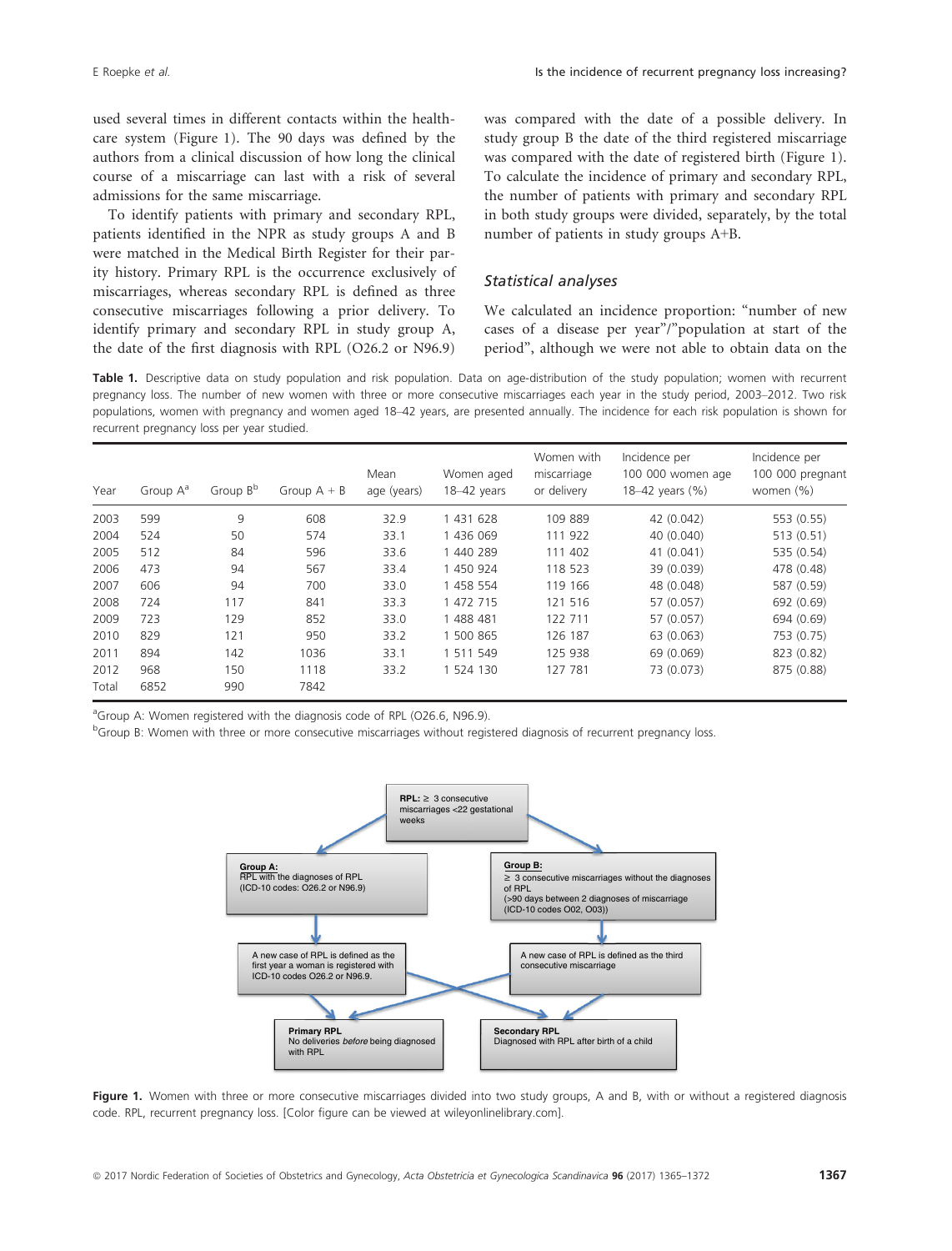population at the start of each year, only for the total year. Descriptive statistics were presented and the incidence proportion calculated. Differences in incidence proportions over time were tested with a two-tailed Z-test for two populations, which is used to analyze whether two populations differ significantly in some characteristics, for example incidence. When comparing our two incidence proportions in two time periods, our null hypothesis was: the two incidence proportions in the two time periods are equal. To test the hypothesis, the test statistic Z was calculated by dividing the estimated incidence difference by its standard error. The Z-value was compared with critical values of the test statistic at a 0.05 significance level.

Data management and statistical analyses were performed with SAS (SAS Institute, Cary, NC, USA) and IBM SPSS STATISTICS Version 23 for Mac (IBM Corp., Armonk, NY, USA).

#### Ethical approval

Recruited patients were anonymous, with personal identification numbers not revealed in the received data. Consequently, informed consent was not obtained. The study was approved by the ethics committee of Lund, on 9 January 2014, with protocol number 2014/1.

## **Results**

Study group A included 6852 women and study group B 990 women. The total number of women with RPL during the 10-year period was thus 7842.

#### Incidence of RPL

The two annual incidences of RPL for the different risk populations are shown in Figures 2 and 3. The mean incidence of RPL in the 10-year period for women aged 18–42 years was 53/100 000 women, or 0.053%. The lowest and highest incidence for women between 18 and 42 years suffering their third consecutive miscarriage in the 10-year period was 39 and 73/100 000 women. Regarding pregnant women, the mean incidence was estimated to be 650/100 000 women, or 0.65%, with the lowest and highest incidences at 478 and 875/100 000 pregnant women.

### Incidence over time

Comparing the period 2003–2007 with the period 2008– 2012 there was an increasing proportion of incidences over time. The periods were tested with a two-tailed Ztest for two populations. The differences in the incidence in the two time periods for women aged 18–42 years and pregnant women were statistically significant:  $Z = 18.1$  $(p < 0.0001)$  and  $Z = 15.9$   $(p < 0.0001)$ , respectively. For women aged 18–42 years, there was a 74% relative increase in the incidence of RPL during the 10 years studied. The relative increase for pregnant women was 58%.

### Women without the diagnosis RPL in NPR

We found that 990 of the total 7842 (12.6%) women with three or more miscarriages in the NPR were not diagnosed with RPL over the 10-year period.

### Primary and secondary RPL

The proportion of primary RPL and secondary RPL was 51.4% (4027/7842) and 48.6% (3815/7842), respectively.

Of the 7842 women with RPL, 4901 (62.5%) had given birth after the diagnosis of RPL, and 1472 patients (18.8%) had never given birth at the end of the studied period.

# **Discussion**

The main results of this study were that the mean incidence of RPL during 2003 and 2012 was 53/100 000 in women aged 18–42 years and 650/100 000 in women who were pregnant. A 74% and 58% increase, respectively, in the incidence of RPL in women aged 18– 42 years and pregnant women was found during the 10 years.

The main strength of this study is that, to our knowledge, it is the first register-based study estimating the population incidence of RPL. We used the definition of RPL endorsed by the European Society of Human Reproduction and Embryology and the Royal College of Obstetricians and Gynaecologists [6,22]. Risk populations for the denominator were chosen by the authors. Other potential risk populations could be all women irrespective of age but would comprise women with ages outside the fertile period, not at risk for the disorder. Women with a history of at least three pregnancies could also be a chosen risk population, although probably enriched by women with RPL trying to compensate for their previous pregnancy loss by attempting further pregnancies.

In our study, physicians made the diagnoses of miscarriage and RPL, which was a strength compared to self-reported miscarriages. In previous studies of RPL, prevalence has been based on questionnaires completed by the patients, with the known methodological problems of potential recall and selection bias [3,4,23].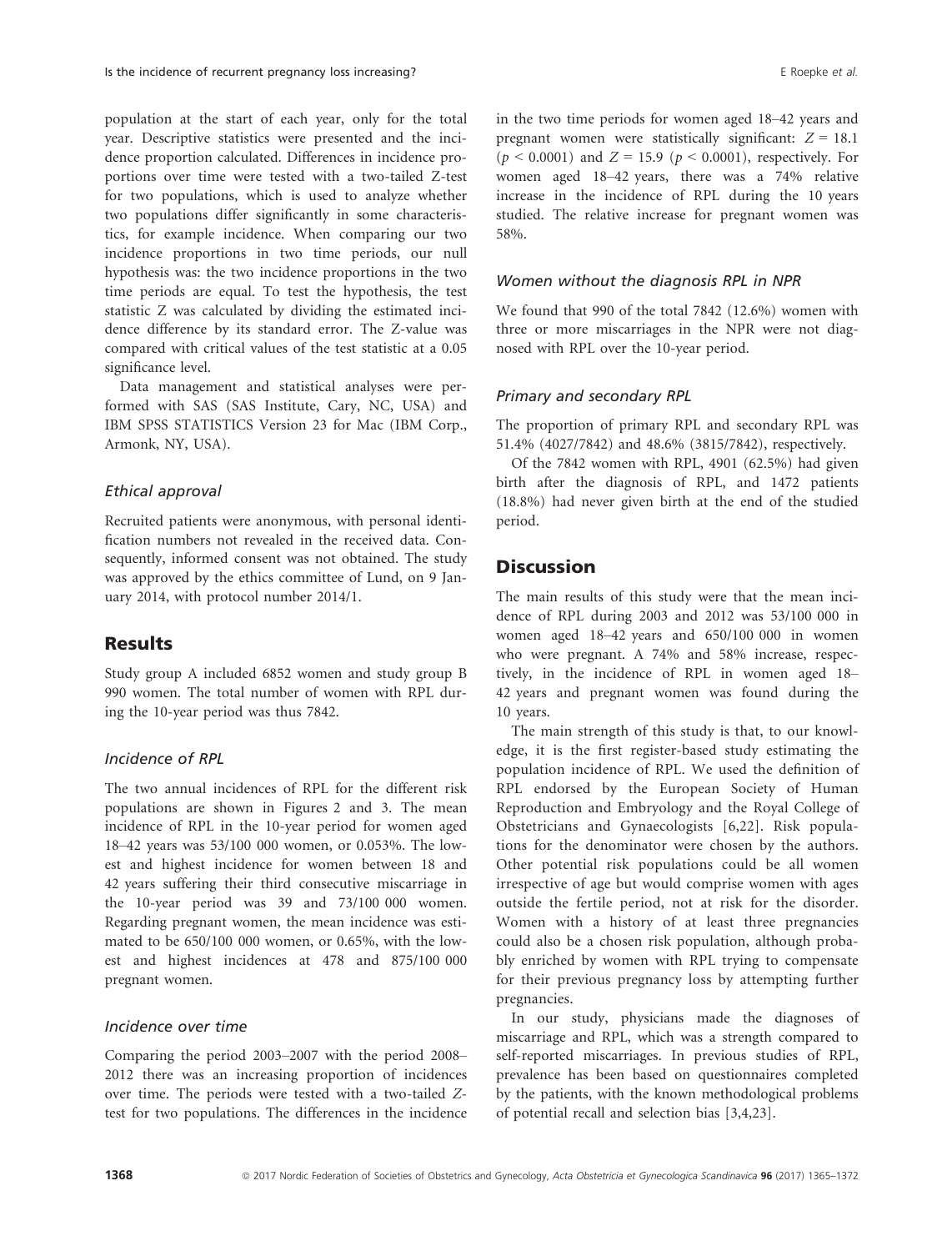

Figure 2. Incidence of recurrent pregnancy loss (RPL) in women aged 18-42 years. The annual incidence from 2003 to 2012 is calculated as the new number of women with RPL per year in the numerator and counts of women each year aged 18–42 years in the denominator.



Figure 3. Incidence of recurrent pregnancy loss (RPL) in pregnant women. The annual incidence from 2003 to 2012 is calculated as the new number of women with RPL per year in the numerator and counts of women with pregnancy each year in the denominator.

This manuscript has followed the recommendations of the report "Strengthening the Reporting of Observational Studies in Epidemiology" [24].

The exact incidence of RPL is difficult to estimate as the numbers in both the numerator and the denominator are measures that are subject to uncertainty [19]. In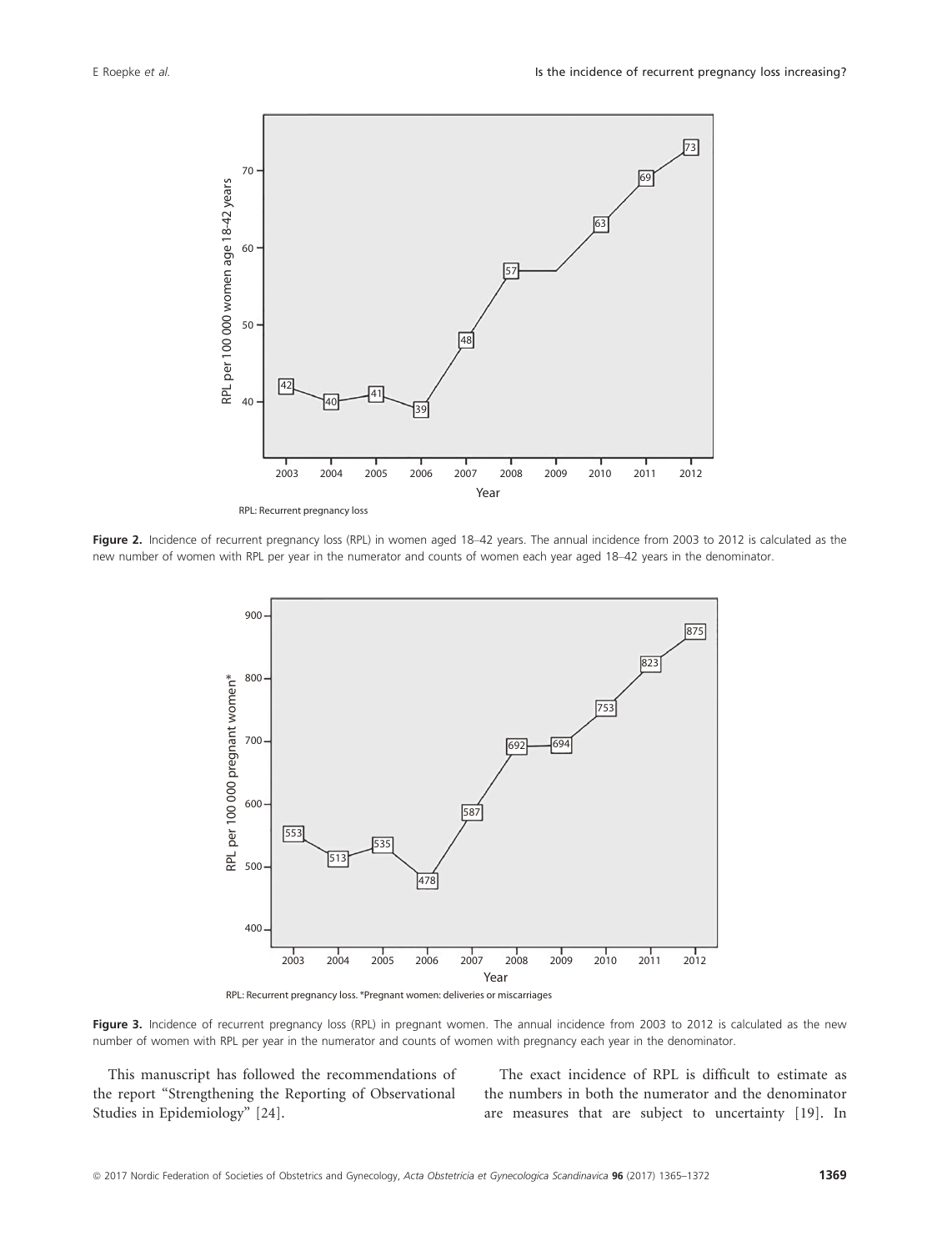retrospective studies, selection bias can occur, as these studies are usually based on individuals who have sought help in public or private clinics, and thus may be people with a higher socioeconomic status or more serious medical problems than in the general population [3].

Estimating the incidence of RPL based on register data is likely to underestimate the true incidence, as only miscarriages that are registered in the database are included. We have to accept that a substantial number of undiagnosed early pregnancy losses, including biochemical pregnancies, are not available in the NPR. As women with undiagnosed miscarriages never come into contact with the healthcare system, the clinical relevance of these pregnancy losses is disputed, with some authors [25] supporting the view that these early losses should be ignored in the diagnosis, and other authors stressing their prognostic significance [26].

It would be interesting to compare the incidence of three consecutive miscarriages with two. This was not possible as the diagnosis code of RPL used in the NPR is defined as three consecutive miscarriages.

There is a risk of register misclassifications due to erroneous coding of miscarriage, which may lead to misclassifications regarding the RPL diagnosis. Such errors could include registration of a miscarriage when it is actually a pregnancy of unknown location or when it is not verified by ultrasound, histology or hCG. The authors are currently validating the diagnoses of RPL in the NPR by manual cross-checking of a randomly selected subset of hospital records. However, there is no reason to believe that the frequency of misclassification would be different between the first and second parts of our study period.

Medical authorities providing the register data have a substantial delivery time, which explains why the data ends at 2012. It would be of great interest to complete the study with data from subsequent years.

The significantly increased incidence of RPL over time may in theory be an artifact due to the method of ascertaining data, or may reflect an increasing prevalence of the risk factors for RPL. The inclusion criteria of study group B could be a partial explanation of the lower incidence at the beginning of the study period. None of the women with two miscarriages before 2003, having their third miscarriage in the studied period, was included in study group B, which may in theory explain the lower RPL incidence at the start of the period. However, women with only two miscarriages at the end of the observation period were not included if they experienced the third miscarriage after 2012. A drop in the incidence at the end of the period would then be expected, but this was not seen. Other explanations for the increased RPL incidence could be that the threshold for seeking help by

The annual number of assisted reproductive technology (ART; in vitro fertilization/intracytoplasmic sperm injection) treatments in Sweden has increased from about 10 000 in 2003 to 14 500 in 2010, which may influence the incidence of RPL as this subgroup of women might have a higher frequency of pregnancy loss. About onethird became pregnant after treatment and one-quarter had a live birth [20]. Thus, approximately 19% experienced early pregnancy losses. These figures do not indicate a higher frequency of pregnancy loss after assisted reproductive technology than in the general population. [7]

If the increase in RPL incidence is real, we can only speculate on the reasons. Increasing maternal age when trying to conceive can in theory partly explain our findings, since advanced maternal age is associated with miscarriage due to embryonic aneuploidy. However, the mean age in our population was 33 years over the whole period. If the number in the denominator, for example deliveries plus miscarriages, was decreasing over time, the incidence would increase. However, the number of deliveries instead increased slightly over the study period, with 96 782 births in 2003 and 110 923 births in 2012. Increased prevalence of other risk factors for miscarriage may explain the increasing RPL incidence. Risk factors that could increase substantially during a 10-year period are immunological/inflammatory and environmental factors; further studies are needed to confirm this [27-30]. Other factors that could have changed with time are distribution of ethnicity, mean body mass index and smoking frequency. In 2011, 24% of the childbearing women were from countries outside Sweden, a figure which had increased from 10% in 1973. The data indicate a slight increase of mean body mass index from slightly below 25 to slightly above 25 in 2002 and 2011, respectively, and a decrease of smoking frequency in pregnant women from 10% to 6% in 2002 to 2011. [20] Our study design did not allow us to confirm which, if any, of the above-mentioned factors had changed in our study population. Future studies incorporating appropriate risk factors are needed to explore this question further.

Thirteen percent of women with three or more consecutive miscarriages were wrongly not diagnosed with RPL in the NPR. These women might have missed out on eligible investigation and possible treatment. It is likely that even more women are underdiagnosed than our data allow us to consider. All patients with live births between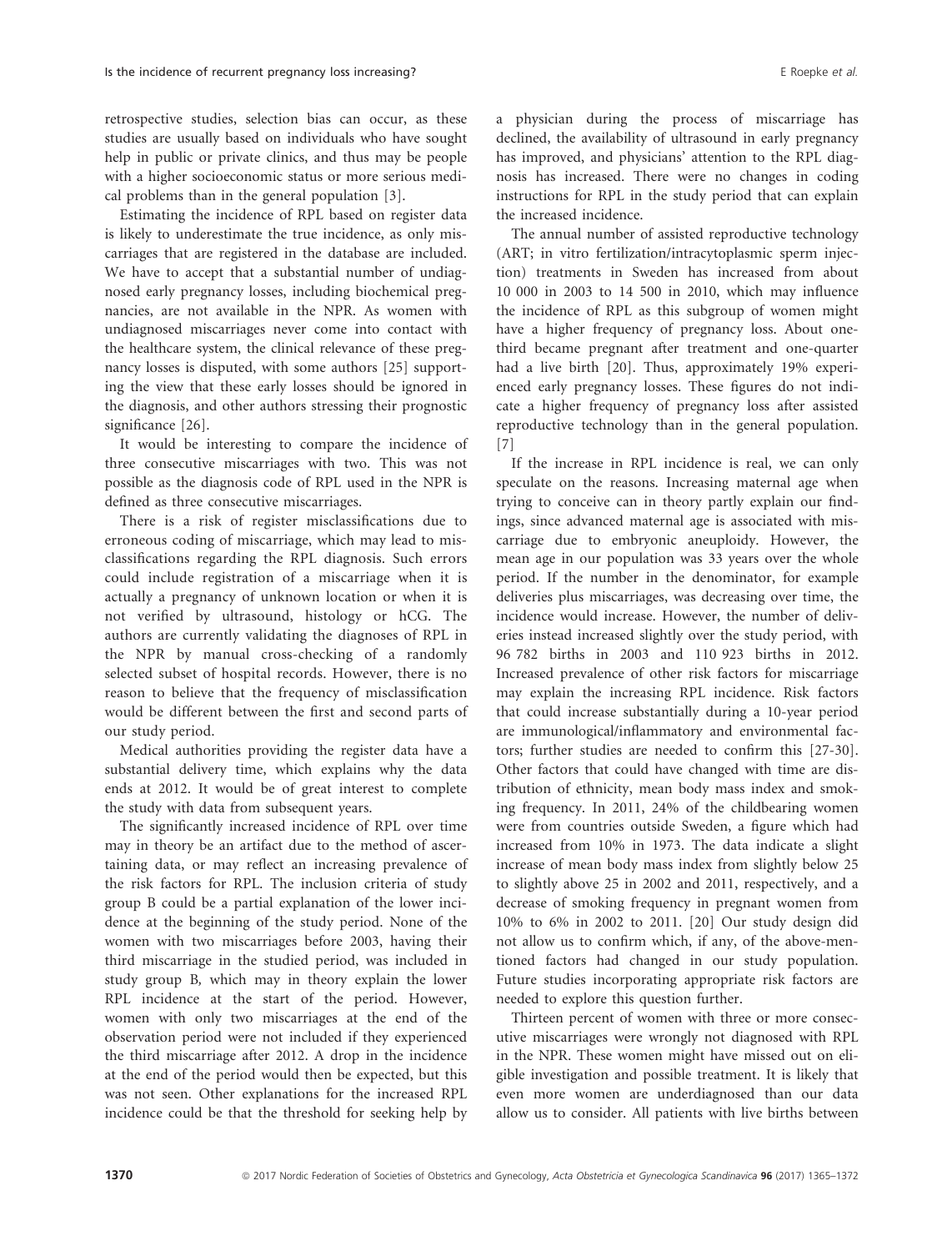the miscarriages were excluded from the cohort, so nonconsecutive miscarriages cannot explain why some women were not diagnosed with RPL in the NPR. There are no other characteristics of the NPR regarding the underdiagnosed group that can explain why they did not receive the correct diagnosis as compared with those diagnosed with RPL.

It is difficult to compare our results with other studies as the few estimates made on this subject are based on the prevalence of RPL, not the incidence. It would be misleading to compare the mean incidences of RPL, 0.053% and 0.65%, with prevalence estimates, which are between 0.5% and 2.3% [1–4,23]. Prevalence is more interesting for chronic diseases, such as diabetes. RPL is mainly relevant to women of fertile age; a prevalence rate for all women including those who have passed the fertile age is less important.

When allocating resources for reproductive care and preventive healthcare strategies for women with RPL, knowledge of the incidence is important. The study does not provide information that can support maintaining the definition of RPL as three or more consecutive pregnancy losses, or changing it to, for example two or more losses. We recommend keeping the RPL definition as it is, since we believe this will provide the highest benefit relative to the limited available resources. Changing the definition would also remove the possibility of monitoring changes in RPL incidence in the future.

## Conclusion

Our study provides the first estimate of the incidence of RPL based on a whole-nation 10-year cohort. We found a significant increase in the incidence during the period but our study design is limited to speculations on the causes.

## Acknowledgments

We thank Yasin Kasin at the NBHW for collecting data from diagnostic registers, and Rebecca Rylance, statistician at the Research and Development, Skane University Hospital, Sweden, for statistical support. Our thanks go to Andreas Espersen and Karl Kristensen for contributing to data management.

### Funding

This work was supported by grants from the Thelma Zoega Foundation, the Stig and Ragnar Gorthon Foundation and Skane County Council's Research and Development Foundation.

#### References

- 1. Christiansen OB. Epidemiology of recurrent pregnancy loss. In: Carp HJA (ed). Recurrent Pregnancy Loss: Causes, Controversies and Treatment. London: Informa Healthcare, 2007. pp. 1–13.
- 2. Stirrat GM. Recurrent miscarriage I: definition and epidemiology. Lancet. 1990;336:673–5.
- 3. Alberman E. The epidemiology of repeated abortion. In: Beard RW, Sharp F (eds). Early pregnancy loss: mechanisms and treatment. London: Royal College of Obstetricians and Gynaecologists, 1988. pp. 9–17.
- 4. Stray-Pedersen B, Lorentzen-Styr AM. The prevalence of toxoplasma antibodies among 11,736 pregnant women in Norway. Scand J Infect Dis. 1979;11:159–65.
- 5. Cohn DM, Goddijn M, Middeldorp S, Korevaar JC, Dawood F, Farquharson RG. Recurrent miscarriage and antiphospholipid antibodies: prognosis of subsequent pregnancy. J Thromb Haemost. 2010;8:2208–13.
- 6. Jauniaux E, Farquharson RG, Christiansen OB, Exalto N. Evidence-based guidelines for the investigation and medical treatment of recurrent miscarriage. Hum Reprod. 2006;21:2216–22.
- 7. Hatasaka HH. Recurrent miscarriage: epidemiologic factors, definitions, and incidence. Clin Obstet Gynecol. 1994;37:625–34.
- 8. Practice Committee of American Society for Reproductive Medicine. Definitions of infertility and recurrent pregnancy loss. Fertil Steril. 2008;90(5 Suppl):S60.
- 9. Bhattacharya S, Townend J, Bhattacharya S. Recurrent miscarriage: are three miscarriages one too many? Analysis of a Scottish population-based database of 151,021 pregnancies. Eur J Obstet Gynecol Reprod Biol. 2010;150:24–7.
- 10. Jaslow CR, Carney JL, Kutteh WH. Diagnostic factors identified in 1020 women with two versus three or more recurrent pregnancy losses. Fertil Steril. 2010;93:1234–43.
- 11. Allison JL, Schust DJ. Recurrent first trimester pregnancy loss: revised definitions and novel causes. Curr Opin Endocrinol Diabetes Obes. 2009;16:446–50.
- 12. Sugiura-Ogasawara M, Ozaki Y, Suzumori N. Management of recurrent miscarriage. J Obstet Gynaecol Res. 2014;40:1174–9.
- 13. Regan L, Rai R. Epidemiology and the medical causes of miscarriage. Baillieres Best Pract Res Clin Obstet Gynaecol. 2000;14:839–54.
- 14. Rai R, Regan L. Recurrent miscarriage. Lancet. 2006;368:601–11.
- 15. Diejomaoh MF. Recurrent spontaneous miscarriage is still a challenging diagnostic and therapeutic quagmire. Med Princ Pract. 2015;24(Suppl 1):38–55.
- 16. Franssen MT, Korevaar JC, van der Veen F, Boer K, Leschot NJ, Goddijn M. Management of recurrent miscarriage: evaluating the impact of a guideline. Human Reprod. 2007;22:1298–303.